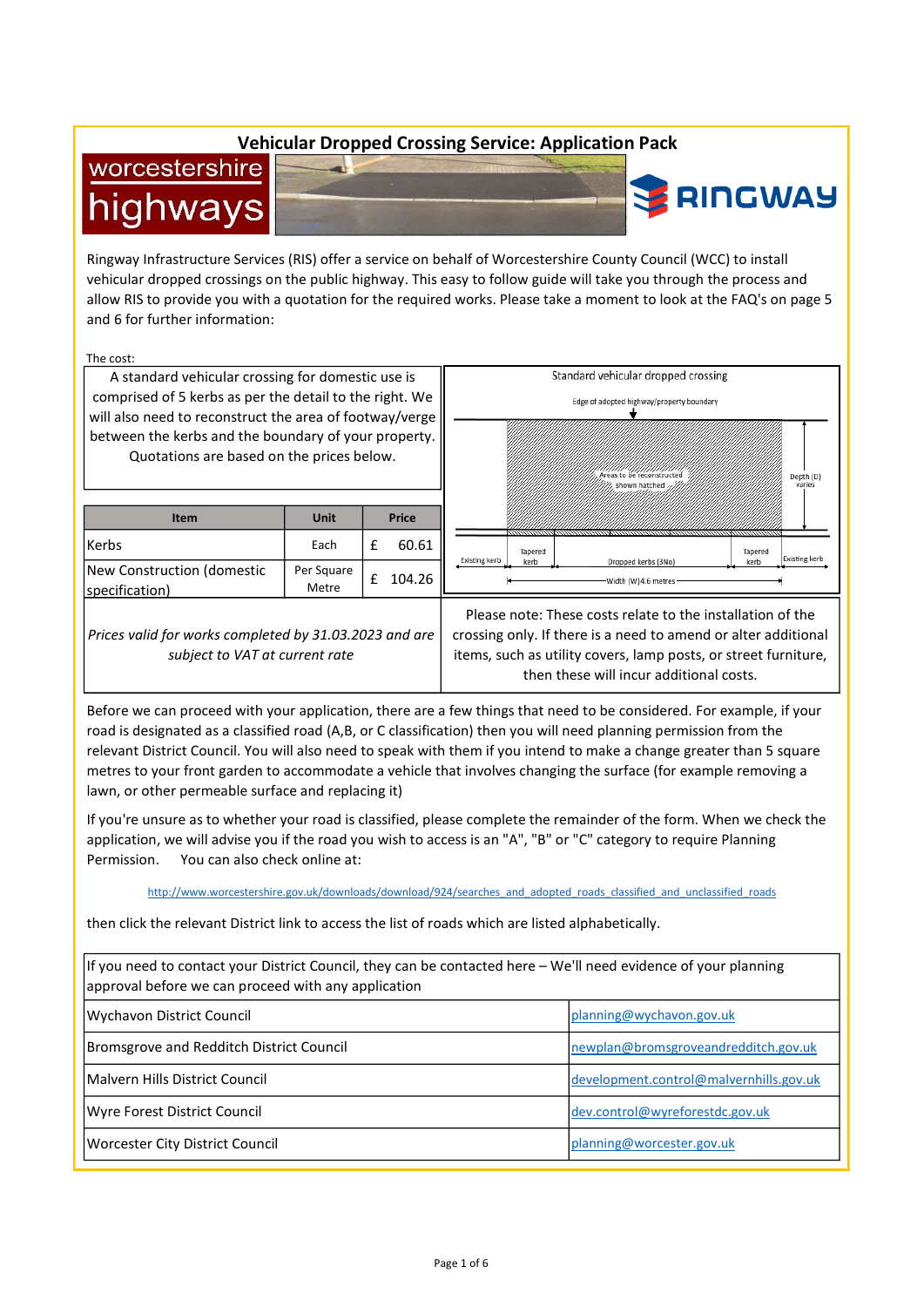Before you submit your application, we need to explain the minimum requirements for your garden/frontage to accommodate a vehicle. Please look at the diagram on the right, which shows the space you will need.

You must have an unimpeded Width (W) of 3 metres minimum and an unimpeded Depth (D) of 4.8 metres minimum. If your proposed parking area has steps up to your house, a protruding cellar light, or bay window, then you will need to take account of these when submitting your measurements as part of your application.

You should also consider whether there will be sufficient space to get in and out of the vehicle comfortably without the doors affecting the footway and a clear path to your front door.



Whilst we will make every attempt to accommodate the installation there are a number of situations where we will not grant permission. These relate to where the proposed access:

- Affects, or is in close proximity to a radius or junction to another road
- Cannot achieve the minimum visibility requirements
- Affects a pedestrian crossing area, controlled or otherwise
- Crosses a wide verge, or "amenity area"
- Compromises a designated parking bay or layby area
- Requires the removal, or alteration to any tree within the public highway
- Requires an amendment to a Traffic Regulation Order
- Is higher than the road resulting in a slope greater than 8%

• Where the supplied dimensions and physical restrictions to your frontage, suggest that the vehicle is to be parked parallel to the footway, requiring numerous manoeuvres to park the vehicle using the footway to do so. Note. Parallel parking may be considered if the Width (W) of property is at least twice the required minimum. We will also consider joint applications from 2 adjacent properties; however these must be constructed simultaneously. You will need to complete all necessary groundworks to your frontages and supply evidence of this prior to the crossing being installed. Both of these scenarios will require additional dropped kerbs.





The two types of parking shown to the left are fully supported. The parked vehicle must not encroach onto the footway. Where gates are to be installed, these must open inwards and you should therefore allow additional Depth (D) for this operation. Similarly where the access serves a garage, you must make allowances for the doors.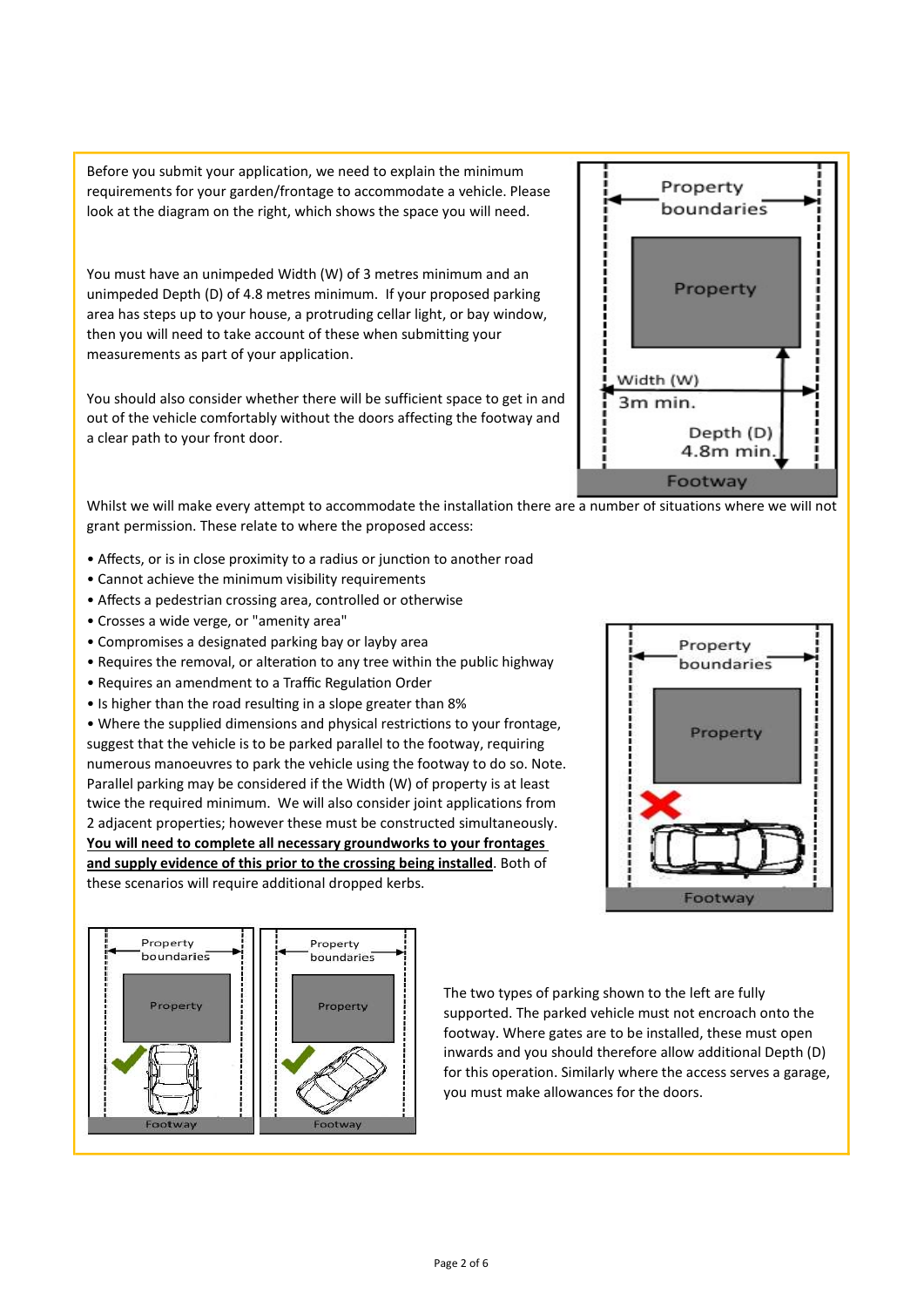Are you eligible to apply for changes to the property? Please note:

If you are the tenant, or the property is, or was owned by the Council, you must contact your landlord / housing association as they will need to provide you with a letter confirming you have permission for a parking space. This must be submitted as part of your application.

| mis <b>mast</b> be submitted as part or your application.<br>Section 1: Is planning permission required? Please tick the appropriate column. |            |           |               |
|----------------------------------------------------------------------------------------------------------------------------------------------|------------|-----------|---------------|
| If you have planning permission, quote your planning                                                                                         |            |           |               |
| approval reference here then proceed to Section 2                                                                                            |            |           |               |
|                                                                                                                                              | <b>YES</b> | NO.       | <b>OFFICE</b> |
| 1.1 - Does your proposed pavement crossing give access onto an "A" "B" or                                                                    |            |           |               |
| "C" classified road?                                                                                                                         |            |           |               |
| 1.2 - Is the property a multi-dwelling (i.e. flats / maisonettes etc)?                                                                       |            |           |               |
| 1.3 - Is the property in a conservation area?                                                                                                |            |           |               |
| 1.4 - Is the property a listed building?                                                                                                     |            |           |               |
| 1.5 - Will you need to do excavations, demolish, build or any other                                                                          |            |           |               |
| engineering work for your access?                                                                                                            |            |           |               |
| 1.6 - Will you be changing over 5m square of your garden to hard surfacing?                                                                  |            |           |               |
| 1.7 - Will you need to link to a surface water drainage system?                                                                              |            |           |               |
| NOTE: You will need to make arrangements to ensure water does not flow onto the highway.                                                     |            |           |               |
| Please do not submit an application to Ringway Infrastructure Services without confirming the planning requirements,                         |            |           |               |
| as it will be rejected.                                                                                                                      |            |           |               |
| If you have answered YES to any of the above 7 questions, please contact your relevant District Council's planning                           |            |           |               |
| department for guidance before continuing with this application.                                                                             |            |           |               |
| Section 2: Is the site suitable? Please tick the appropriate column                                                                          | <b>YES</b> | <b>NO</b> | <b>OFFICE</b> |
| 2.1 - Is there a minimum Depth (D) of 4.8m on the property? This is to                                                                       |            |           |               |
| ensure there is sufficient space to park a vehicle without it protruding over                                                                |            |           |               |
| the footway or verge.                                                                                                                        |            |           |               |
| 2.2 - Is there a minimum Width (W) of 3m?                                                                                                    |            |           |               |
| 2.3 - Is there a minimum of 15m from a junction? (Seek advice if unsure or                                                                   |            |           |               |
| within a cul-de-sac or minor estate road)                                                                                                    |            |           |               |
| 2.4 - Can vehicles and pedestrians be seen clearly in both directions?                                                                       |            |           |               |
| 2.5 - Is the area clear of trees within 1m of the crossing?                                                                                  |            |           |               |
| 2.6 - Is the area clear of street furniture (road signs etc)?                                                                                |            |           |               |
| 2.7 - Is the area clear of street lights?                                                                                                    |            |           |               |
| 2.8 - Is the area clear of parking restrictions?                                                                                             |            |           |               |
| 2.9 - Is the ground reasonably level?                                                                                                        |            |           |               |
| If you have answered NO to any question in section 2, please supply a photograph of the property frontage to enable                          |            |           |               |
| us to assess your application.                                                                                                               |            |           |               |
| If you have answered YES to any question in section 2, please proceed to secton 3 and tell us about the site and your                        |            |           |               |
| plans.                                                                                                                                       |            |           |               |
| Section 3: Please tell us about the site before changes are made                                                                             |            |           | <b>OFFICE</b> |
| 3.1 - What is the Depth (D) of the garden (from the front of the house to the                                                                |            |           |               |
| back edge of the footway)? Please allow for any obstructions such as bay                                                                     |            |           |               |
| windows, cellar lights etc.                                                                                                                  |            |           |               |
| 3.2 - What is the Width (W) of the front garden / area of construction?                                                                      |            |           |               |
| 3.3 - What are the existing materials on your property (i.e. grass, shrubbery,                                                               |            |           |               |
| paving etc)?                                                                                                                                 |            |           |               |

3.4 - Is the driveway leading to a garage or are you planning to install gates?  $|3.5$  - What is the existing surface beyond your boundary (i.e. grass verge, pavement etc)?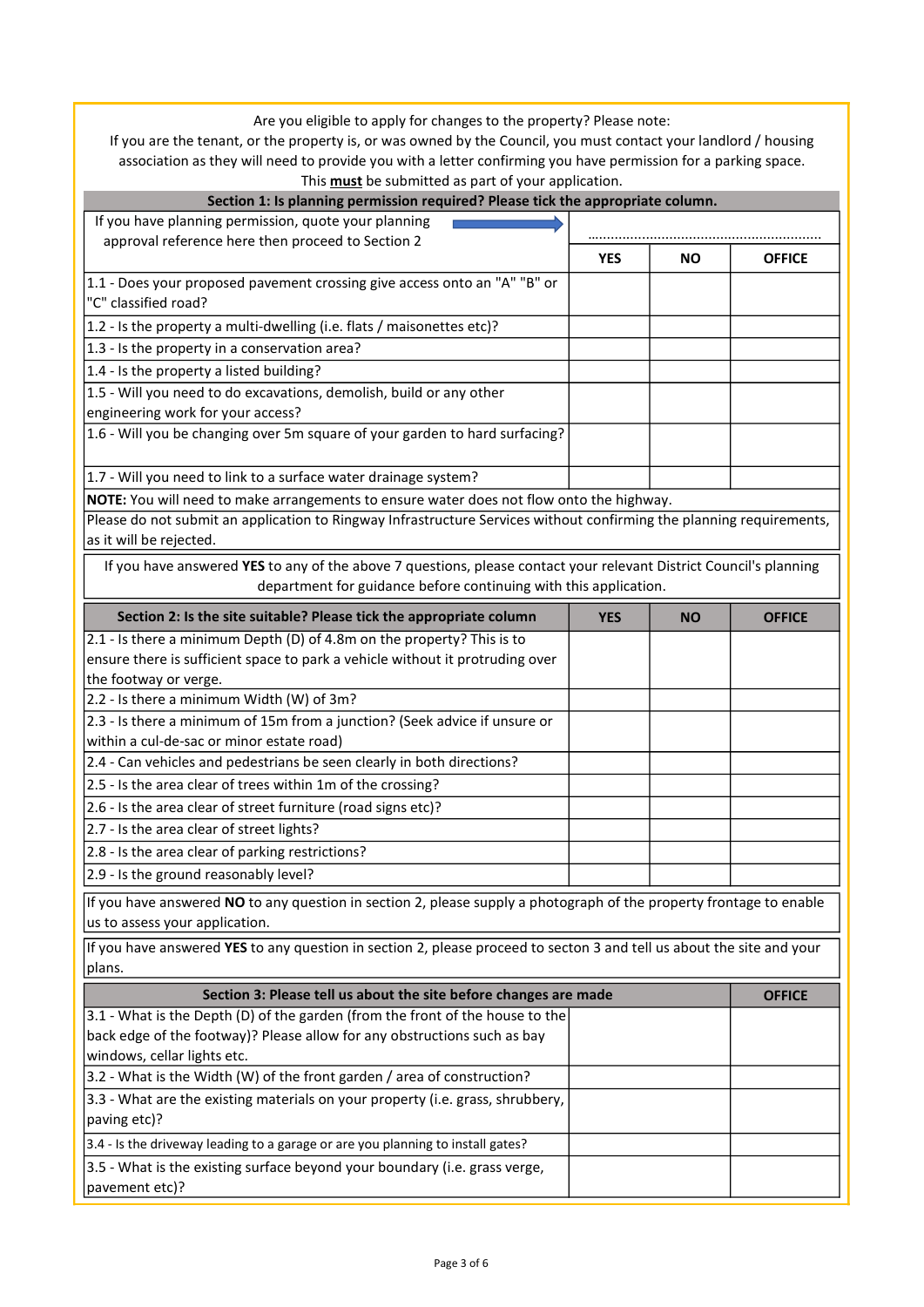| Section 3: (continued)                                                    | <b>OFFICE</b> |
|---------------------------------------------------------------------------|---------------|
| 3.6 - What type of surface are you going to install?                      |               |
| (gravel, concrete, paving, two running tracks, tarmac etc)                |               |
| [3.7 - If constructing hard surfacing, what is the area in square metres? |               |
| [3.8 - What arrangements are you making for surface water drainage?       |               |
| (Advice can be found at www.planningportal.gov.uk)                        |               |

| Section 4: Please tell about the crossing                     |                                                                     | <b>OFFICE</b> |
|---------------------------------------------------------------|---------------------------------------------------------------------|---------------|
| [4.1 - Address of the proposed vehicle crossing?]             |                                                                     |               |
| [4.2 - Crossing type? (delete as appropriate)                 | Extension to existing<br>New /                                      |               |
| $\vert 4.3$ - Future use of crossing? (delete as appropriate) | Cars and light vans OR<br>commercial vehicles in excess of 3 tonnes |               |

| Section 5: Please complete your details and sign the declaration                                                                                                                                                  |                                                                                                                                                 |  |  |
|-------------------------------------------------------------------------------------------------------------------------------------------------------------------------------------------------------------------|-------------------------------------------------------------------------------------------------------------------------------------------------|--|--|
| 5.1 - Full Name and Address:                                                                                                                                                                                      |                                                                                                                                                 |  |  |
| 5.2 - Daytime telephone number(s)                                                                                                                                                                                 |                                                                                                                                                 |  |  |
| l5.3 - Email address<br>(please print clearly)                                                                                                                                                                    |                                                                                                                                                 |  |  |
|                                                                                                                                                                                                                   | Please read the following declaration carefully and sign to confirm you have understood your responsibilities in respect of this                |  |  |
|                                                                                                                                                                                                                   | application to construct a vehicular crossing across a footway / verge.                                                                         |  |  |
| 1. - I am the owner / occupier of the above property and I confirm I have obtained all necessary permissions and approvals in relation to this<br>application and have enclosed copies of all relevant documents. |                                                                                                                                                 |  |  |
| Ltd.                                                                                                                                                                                                              | 2. - If this application is approved, I will abide by the conditions and requirements of the County Council and Ringway Infrastructure Services |  |  |
| 3. - I understand approval is valid from its approval date until the end of the current financial year (March 31st) and construction needs to<br>be completed within that time.                                   |                                                                                                                                                 |  |  |
| 4. - I understand that Ringway Infrastructure Services Ltd will advise me of an indicative start date for the works once my payment has<br>cleared.                                                               |                                                                                                                                                 |  |  |
| for the dropped access.                                                                                                                                                                                           | 5. - I understand I should not undertake any work to my frontage, in relation to a parking space until I have received full approval in writing |  |  |
| Signed:                                                                                                                                                                                                           | Date:                                                                                                                                           |  |  |
| Checklist: Along with this application, you must also send us:                                                                                                                                                    |                                                                                                                                                 |  |  |
| Copies and permissions required, such as planning approval, landlords consent.                                                                                                                                    |                                                                                                                                                 |  |  |
| A photograph showing the proposed location of the crossing, or a sufficiently detailed drawing with dimensions                                                                                                    |                                                                                                                                                 |  |  |
| Please send your completed application to: Email; worcestershirevehicle.crossing@ringway.co.uk                                                                                                                    |                                                                                                                                                 |  |  |
| Ringway Infrastructure Services Ltd, Highways House, Warndon Depot, Pershore Lane, Warndon, Worcestershire. WR4 0AA                                                                                               |                                                                                                                                                 |  |  |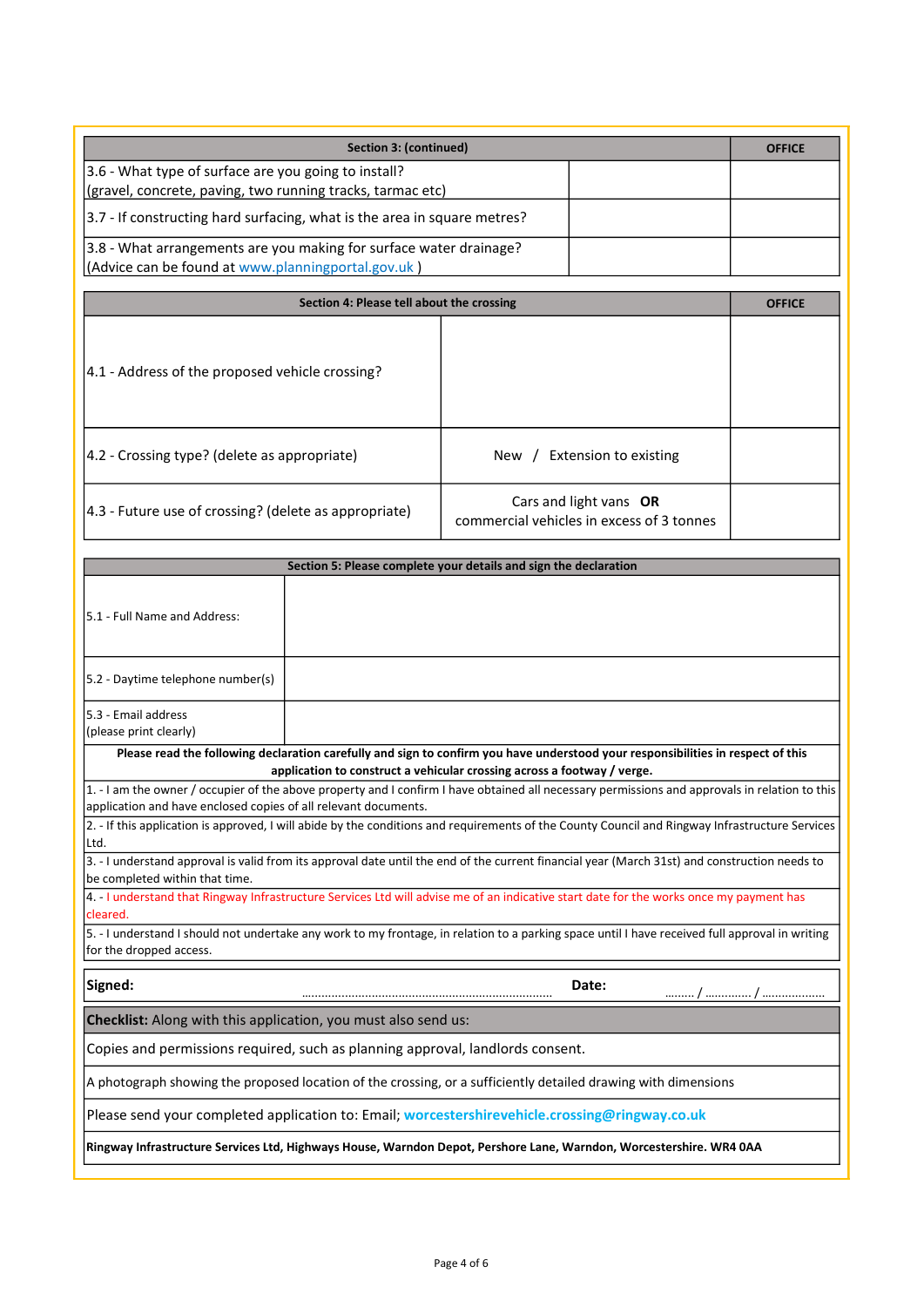# Frequently asked questions:

# I only have a small car, why do I need 4.8m?

The dimension specified is to allow for a family saloon or estate vehicle to be parked within your own frontage without affecting the Public Highway. In the event that the vehicle is changed, or the property is sold, it provides some surety that the frontage can continue to support a parked vehicle without compromising the footway.

# Why can't I use another Contractor, other than Ringway?

Ringway undertake these works on behalf of Worcestershire County Council (WCC). As such, the work they undertake is to national standard and recorded on our inventory. This gives us the assurance that the alterations are constructed correctly and will therefore last for a considerable time. In the event there is an issue with the quality of the works, WCC are able to instruct they be corrected, at no additional cost to you, or to us. There are also increasing numbers of requests for confirmation that the dropped access is valid from potential house buyers and their representatives. Where such requests can be proven, via our inventory, we can provide that evidence accordingly.

# Can my crossing be blocked paved or slabbed?

No. WCC will only allow tarmac on the Highway. This ensures that any future repairs can be undertaken swiftly, without the need to source bespoke materials. Please remember that you do not own the Public Highway, you are merely paying for it to be altered to allow your crossing. You should also bear in mind that utility companies may, at some point need to excavate across it and they will reinstate in tarmac also, potentially leaving you with a tarmac trench through the block paving or slabs within the Public Highway.

# Why can't I park my vehicle "side on" (parallel to the road?)

To park a vehicle safely, requires it to be able to access the space smoothly, without numerous manoeuvres within the highway as this potentially causes damage to the footway and compromise pedestrian safety. Vehicles parked tight either side of the dropped kerbs on the Highway will also impede the parking process and affect your visibility whilst undertaking it. Where your frontage is exceptionally wide however, this will be assessed on an individual basis and approval may be granted. This however will require additional dropped kerbs to ensure the parking space can be accessed smoothly. In a similar fashion, WCC will consider a joint application from two adjoining properties. Again, these will be assessed on a case by case basis and if approved, will need to be constructed simultaneously.

### Why has my application been refused, when there are others with accesses in my road?

You will be advised as to why your application has been refused. Before 2014, WCC allowed a number of subcontractors to install accesses, however there are any number of examples across the County where these accesses have been installed incorrectly, whether that be in the method of construction, location, or suitability. This is why all applications since then are checked against our strict criteria and can only be installed by WCC's approved Contractor, Ringway Infrastructure Services (RIS).